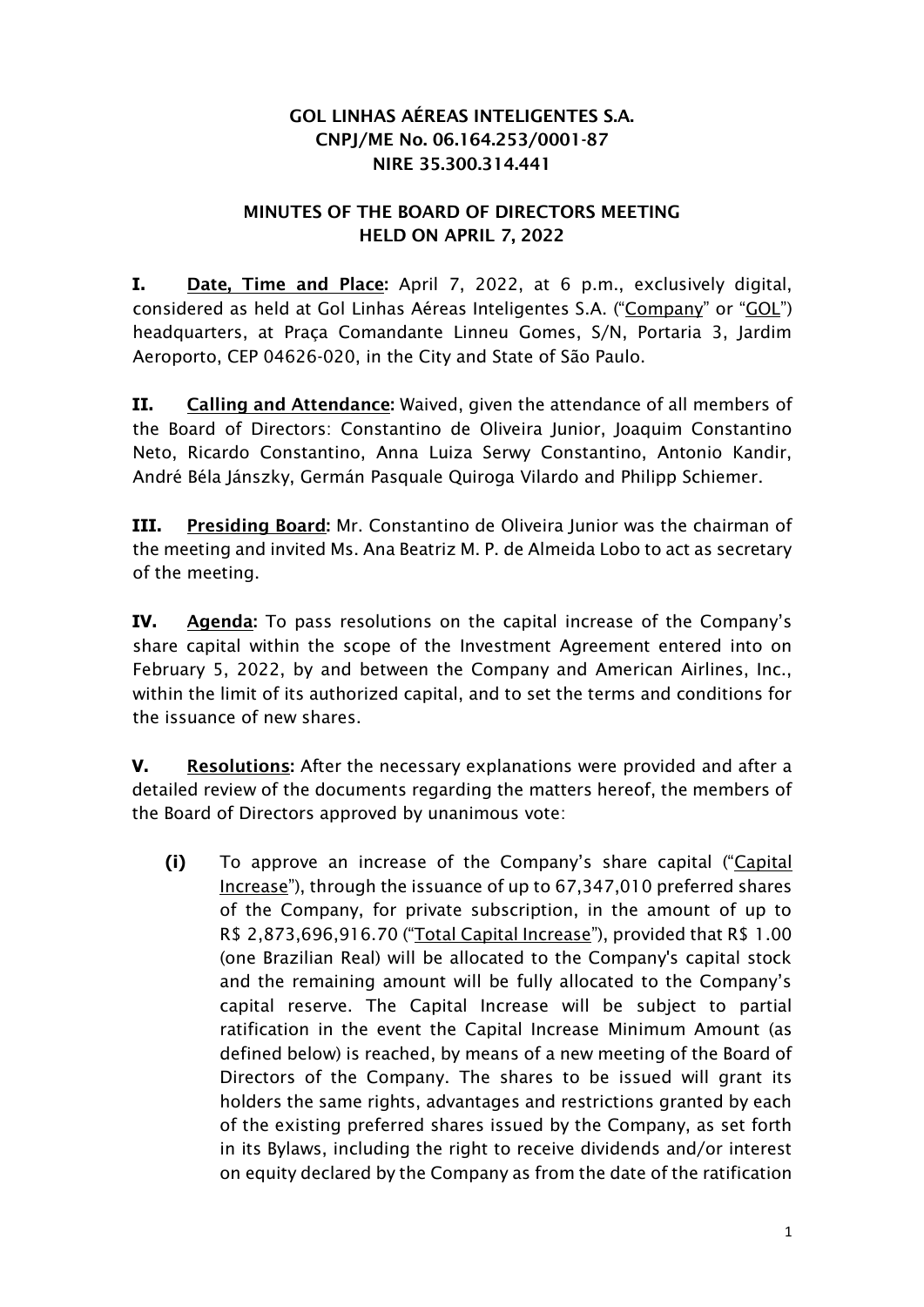of the Capital Increase, even if partial. The Capital Increase aims at strengthen the Company's capital structure.

(i.a) The issue price of each preferred share shall be R\$ 42.67 ("Preferred Share Issue Price"), defined pursuant to Article 170, Paragraph 1, item III of the Corporation Law, based on the closing price of the preferred shares issued by the Company at B3 from the last 60 trading sessions (*i.e.* R\$16.58), increased by a 257.36% premium ("Premium"). The Company's management understands that, among the criteria for determining the Preferred Share Issue Price, the one that most adequately reflects the price of the Company's shares is the share price on the stock exchange, considering that, in the Management's view, it is convenient to include the Premium on the quoted value due to (a) the depreciation of the shares' value during the Covid-19 pandemic, which severely affected the aviation sector; and (b) the investment commitment presented by American Airlines, Inc. (an independent third party), which will allow for substantial capitalization of the Company for the benefit of all shareholders and at an amount considerably in excess of the current quoted price. Thus, there are elements to justify the single application of the pricing criteria provided for in item III, Paragraph 1 of Article 170 of the Corporation Law, which represents, according to Management's opinion, the most appropriate way of price the Company's shares without unjustified dilution of shareholders who decide not to participate in the Capital Increase. The Company's Management believes that a potential dilution of shareholders is mitigated, in view of the recent trading prices of the Company's shares.

(i.b) The shares issued within the scope of the Capital Increase shall be fully paid in cash, in Brazilian Real, upon subscription;

(i.c) The Company's shareholders shall have preemptive rights to subscribe new preferred shares of the Company within the scope of the Capital Increase, pursuant to Article 171 of the Corporation Law;

(i.d) Once an amount equal to or greater than R\$ 948,319,969.71 ("Capital Increase Minimum Amount"), resulting in the issuance of a minimum of 22,224,513 preferred shares, all registered, book-entry, and with no face value, is subscribed, even if it does not reach the Total Capital Increase amount, the Capital Increase be considered concluded, partially ratified, and there will be no round of apportionment of leftovers. In the event of partial ratification of the Capital Increase, no additional period will be granted for the reconsideration of the subscription decision. Nevertheless, shareholders will have the right to condition the subscription of shares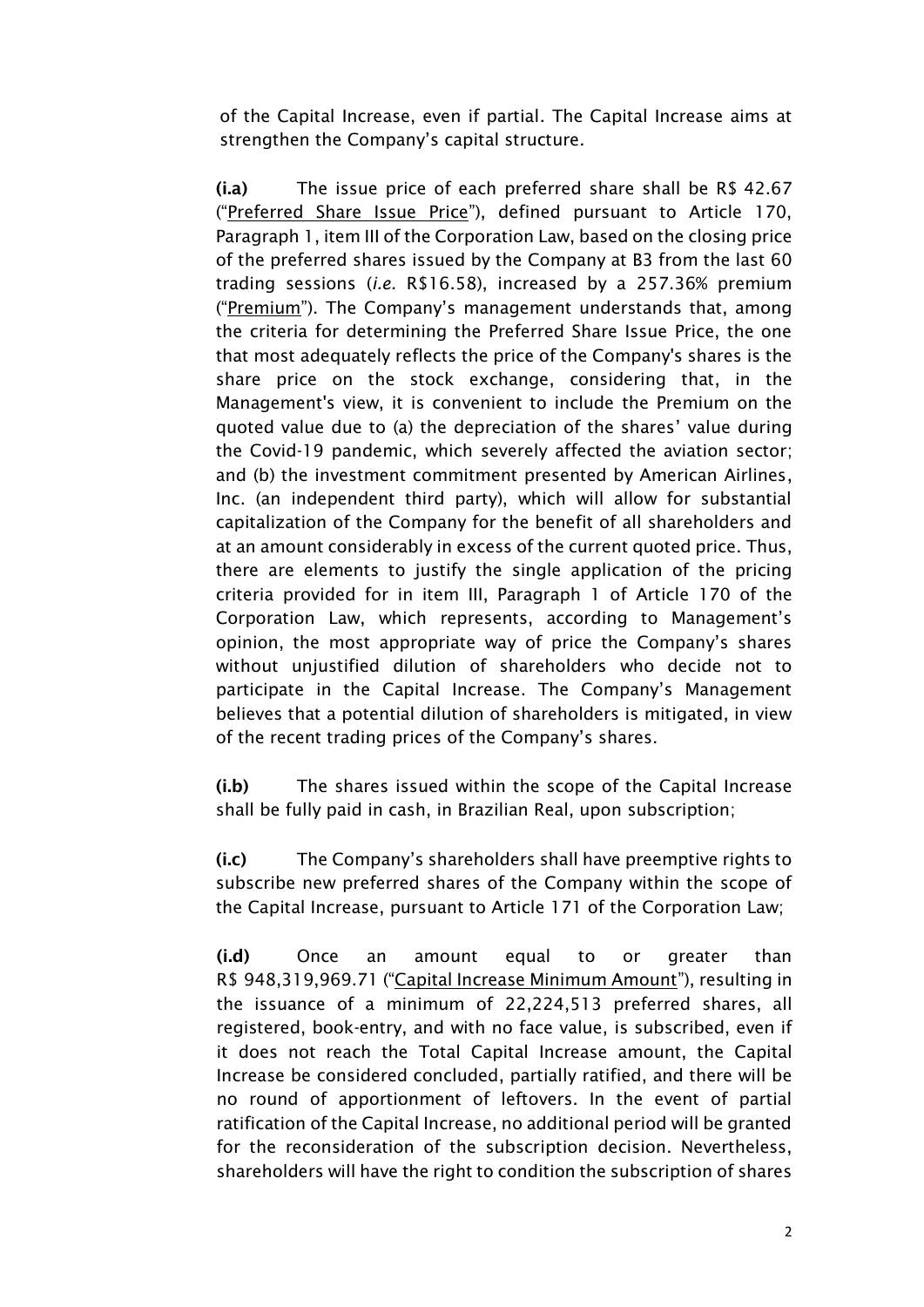to the Capital Increase be equivalent to the Total Capital Increase. Additionally, the shareholders shall, at the time of subscription, indicate whether, in the event the amount of the Capital Increase is equal or above the Minimum Capital Increase Amount but below the Total Capital Increase, he intends to receive (i) the totality of shares subscribed by him or (ii) an amount of shares equivalent to the pro rata between the total number of shares effectively subscribed and the maximum number of shares originally approved to be issued in the Total Capital Increase, assuming, in the absence of any manifestation, the subscriber's interest in receiving all the subscribed shares. In line with the Material Facts disclosed on September 15, 2021, and February 7, 2022, the Company's shareholder, MOBI Fundo de Investimento em Ações, will assign the respective preemptive right, for the subscription of new shares by American Airlines, Inc. of R\$ 948,319,969.71, with the issuance of 22,224,513 preferred shares of the Company. Therefore, it is guaranteed that the Minimum Amount of the Increase will be subscribed and paid in.

(i.e) Subscription procedures and other information, as well as the terms and conditions of the Capital Increase will be presented in the Notice to Shareholders, in accordance with the provisions of article 30, item XXXII, of CVM Instruction No. 480, of December 7, 2009, as amended.

(i.f) The members of the Company's Fiscal Council, in a meeting held on the date hereof, in the exercise of their legal and statutory attributions, in compliance with the provisions of article 166, §2, of the Corporation Law, examined the proposal of the Company's management in connection with the Capital Increase, and, based on the documents examined, they voted in favor of the Capital Increase.

(i.g) To authorize for the Company's officers to take any and all appropriate measures necessary to implement the Capital Increase.

**VI.** Suspension of the Meeting and Drawing-up of the Minutes: The floor was offered to whoever might wish to use it and, since nobody did so, the meeting was suspended for the time necessary for these minutes to be drawnup. Upon the reopening of the meeting, these minutes were read, checked and signed by the attendees. Signatures: Presiding Board: Constantino de Oliveira Junior, as chairman; Ana Beatriz M. P. de Almeida Lobo, as secretary. Members of the Board of Directors: Constantino de Oliveira Junior, Joaquim Constantino Neto, Ricardo Constantino, Anna Luiza Serwy Constantino, Antonio Kandir, André Béla Jánszky, Germán Pasquale Quiroga Vilardo and Philipp Schiemer.